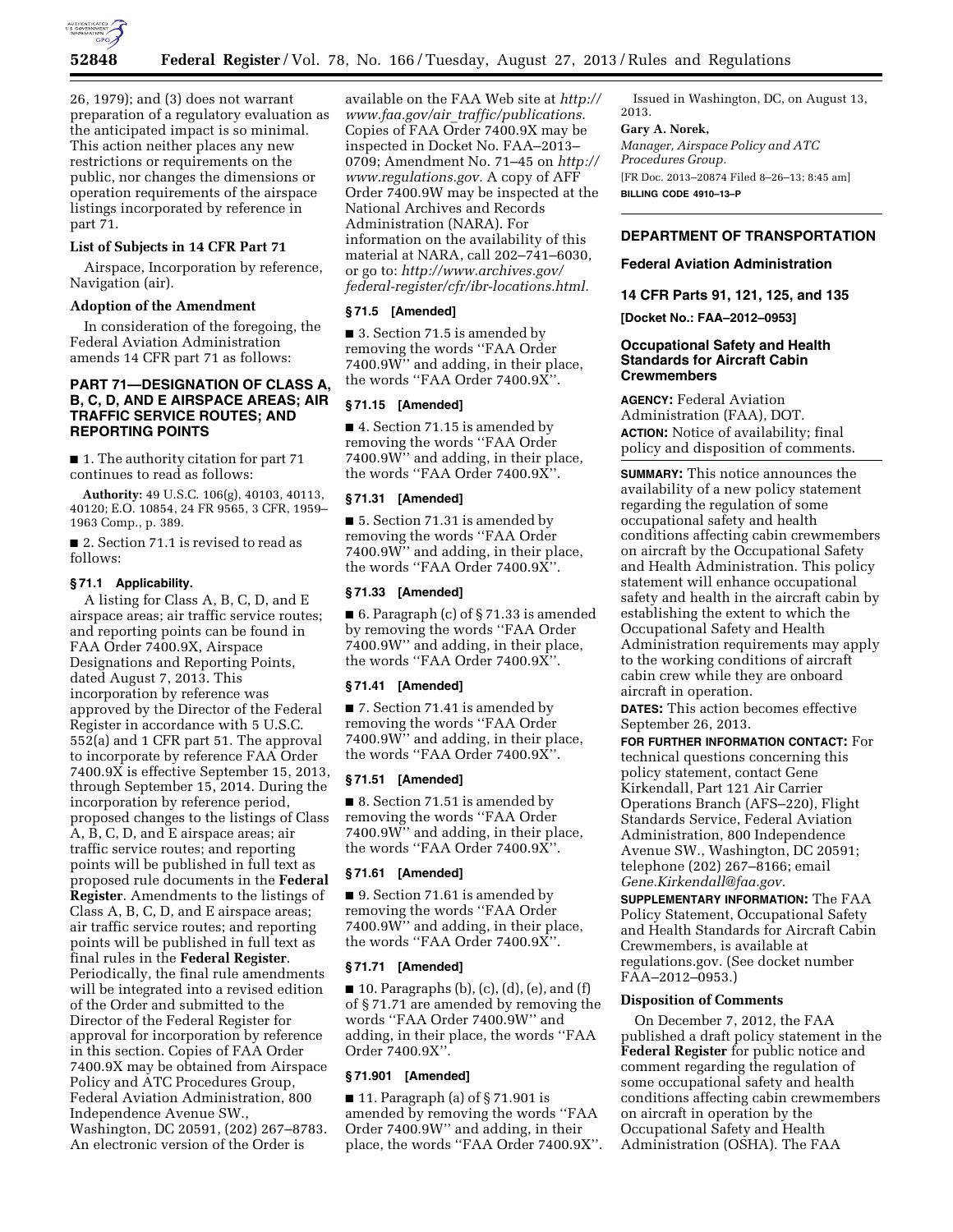received 196 comments. Comments fell into broad categories: Flight attendants, and their unions were generally in favor of the proposed policy statement; air carriers and their trade associations generally opposed the policy change, sought clarification of its extent, or expressed uncertainty over practical aspects such as compliance with certain portions of OSHA standards or how OSHA would enforce the standards. The policy statement is also available for review at *[http://www.faa.gov/about/](http://www.faa.gov/about/initiatives/ashp/) [initiatives/ashp/,](http://www.faa.gov/about/initiatives/ashp/)* as well as the docket for this action.

This document summarizes those comments and provides FAA and OSHA's responses.

#### *A. Applicability of Policy Statement*

Avjet Corporation (Avjet) commented that the policy statement does not adequately address what type of flight operations will be affected by this policy change. The FAA disagrees. The policy does not limit the applicability to a specific type of operation. This policy applies to the working conditions of aircraft cabin crewmembers while they are onboard aircraft in operation. This includes all aircraft operations that utilize at least one aircraft cabin crewmember.

Avjet and the National Air Transportation Association (NATA) commented that the policy statement does not address the definition of an aircraft cabin crewmember. The FAA agrees with this comment and has added the following clarification to the policy statement: For the purposes of this policy, an aircraft cabin crewmember means a person assigned to perform duty in an aircraft cabin when the aircraft is in operation (other than flightcrew members).

The International Brotherhood of Teamsters (IBT) questioned why OSHA standards should not apply to flight deck crew (e.g. flightcrew members). The Allied Pilots Association (APA) argued that, since Section 829 of the FAA Modernization and Reform Act of 2012 addresses ''crewmembers while in an aircraft'' without limitation, all crewmembers should receive the same protections. On the other hand, the Air Line Pilots Association International (ALPA) urged us—without involving OSHA—to address flight deck crew safety and health issues, such as fatigue, heat, chemical exposure, laser strikes, cosmic radiation, ozone exposure, contagious diseases, contamination of oxygen masks, and noise on the flight deck. However, the issue of flightcrew member safety and health issues are outside the scope of this policy change.

The National Business Aviation Association (NBAA), Avjet, and NATA also asked whether OSHA coverage would extend to flight deck crew when they perform cabin passenger safety functions. In response, flightcrew members are not aircraft cabin crewmembers. Therefore, this policy change does not apply to them.

NATA asked for clarification of how the policy would affect personnel who work in the aircraft cabin and are not flight attendants (specifically referring to cargo handlers, medical personnel, supernumeraries, and evacuation crewmembers). Any person assigned to perform duty in an aircraft cabin when the aircraft is in operation (other than flightcrew members) would be covered by this policy.

A few commenters asked whether the new policy will apply to part 135 air charter operations and part 91 corporate flight operators operating business jets, as well as to commercial aircraft operations. This policy applies to all aircraft operations that utilize at least one aircraft cabin crewmember.

#### *B. General Opposition to the Policy*

Aviation trade groups, including Airlines for America (A4A), the Regional Airline Association (RAA), the National Air Carrier Association (NACA), NATA, and NBAA opposed the draft policy statement. They believed that the draft FAA policy statement should be subject to notice-andcomment rulemaking because it calls for a significant, substantive change in the regulatory regime affecting air carriers. The FAA disagrees and is not promulgating new regulations. However, because this has been a longstanding policy, FAA published the draft policy statement for public notice and comment.

Aviation trade groups asserted that the congressional directive was not met in the draft policy statement and asserted that the legislation does not demand the regulatory action proposed in the draft policy statement. The FAA disagrees with this assertion. The congressional directive was met by initiating development of a policy statement that sets forth the circumstances in which requirements of OSHA may be applied to crewmembers while working in an aircraft cabin and by publishing the draft policy statement for public notice and comment. The FAA is not proposing a regulatory action.

Aviation trade groups also asserted that an alternative approach should be used because of important, unresolved, and outstanding issues, concerning such an assumption of regulatory authority.

The FAA also disagrees with this assertion. OSHA regulations and standards are in place now in aviation work environments other than the aircraft cabin. Applying the proposed OSHA regulations and standards to the aircraft cabin will have minimal implementation impact and will not compromise aviation safety.

Aviation trade groups further believed that a voluntary, data-based system or a Safety Management System (SMS)-based approach should be implemented instead. US Airways, Inc., did not oppose the application of the specific OSHA requirements expressly identified in the draft policy statement, but suggested that the goals reflected in the draft policy statement could also be achieved through reliance instead on the presence of robust, SMS-based airline voluntary safety programs. They also encouraged the expansion of the current OSHA industry alliance effort to include appropriate participation from flight attendant unions. The FAA disagrees. Voluntary programs are valuable for some initiatives. In this case, standardized application of OSHA standards throughout the aviation industry is good public policy.

Southwest Airlines opposed the draft policy statement and agreed with all of Airlines for America's comments, adding that OSHA enforcement authority should be specifically limited to only those standards expressly defined in the final policy and Memorandum of Understanding (MOU). The FAA agrees with the proposed recommendation. OSHA remains preempted from enforcing its standards on aircraft in operation, other than the standards specifically addressed in the new FAA policy statement.

Southwest Airlines also requested a statement within the MOU, specifically stating that the general duty clause shall not be applied to the cabin environment. The FAA will add such language in the new MOU. In addition, as noted above, the new policy only includes the three listed standards. If the agencies later decide to add any additional hazards, including any hazards covered by the General Duty Clause, they will use a transparent process including notice and comment to adopt such changes.

Southwest Airlines further requested that FAA/OSHA provide clarification regarding enforcement onboard the aircraft. The FAA agrees with the proposed recommendation. Specific procedures for addressing OSHA enforcement protocols can be developed through interagency collaboration.

ALPA agreed with the Airlines for America comments, adding that it has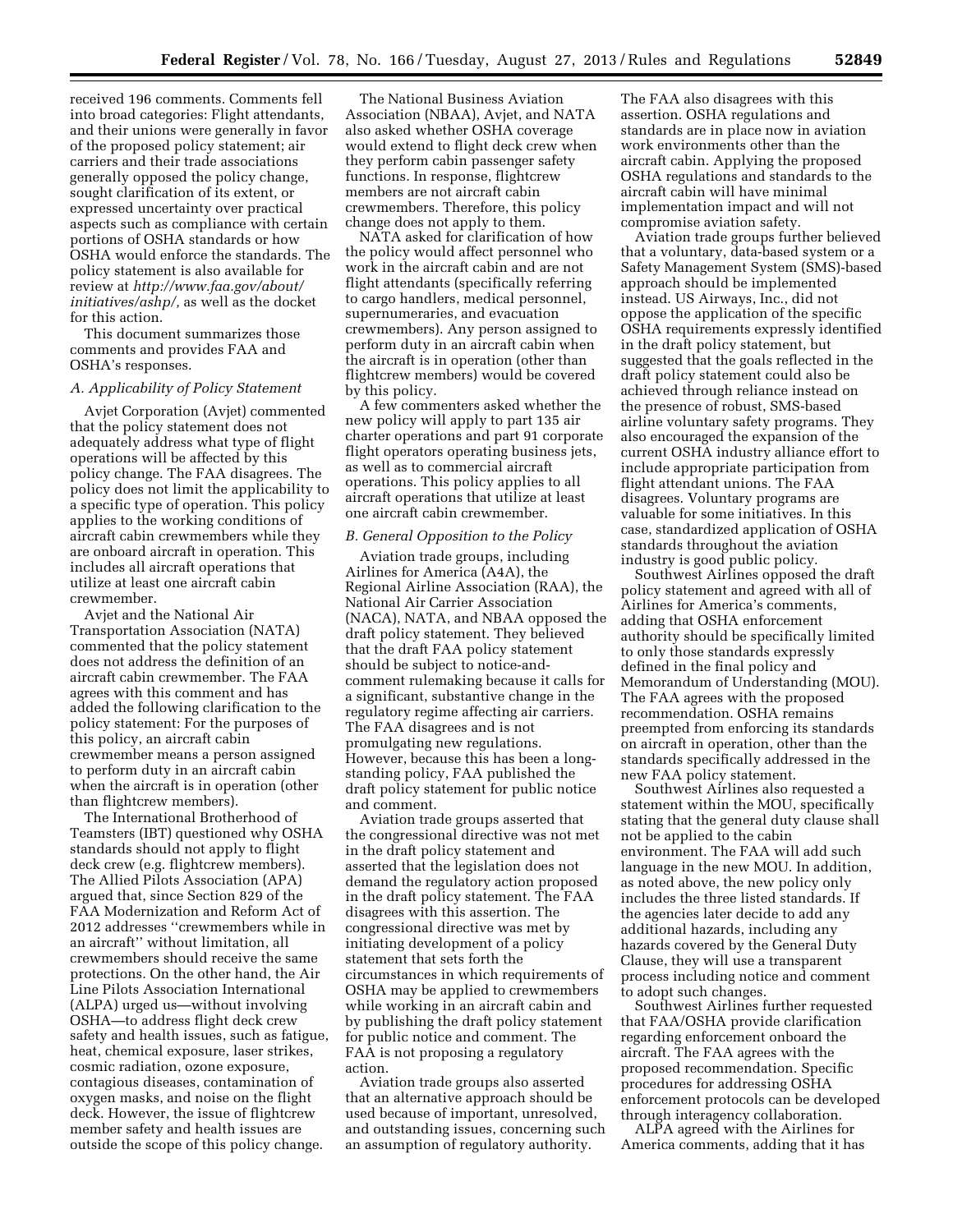concern regarding the requirement for coordination between the FAA and OSHA. ALPA urged that appropriate procedures be established before OSHA involvement to assure smooth operations. The FAA acknowledges the requirement for coordination between the agencies. The FAA and OSHA have a procedure for resolving jurisdictional issues, and additional procedures can be developed through the new MOU.

ALPA also wanted FAA to regulate pilots' safety and a host of health issues, such as: Fatigue, heat and humidity of the work environment, contamination by rain repellant and other chemicals, laser strikes, cosmic radiation, ozone, aircraft disinsection, contagious disease, contamination of cockpit oxygen masks, smoke-protection masks in the cockpit, and ambient flight deck noise. The regulation of pilots' safety and health issues are beyond the scope of this policy statement.

In addition, ALPA requested that the FAA establish an office or focal point to adequately address the safety and health of flightcrew members. The FAA acknowledges this request but does not believe that a new office is required at this time.

### *C. State and International Jurisdiction*

NBAA stated that aviation is an industry designed to cross state and national boundaries. As applied to aviation, the proposed notice would have created a host of uncertainties regarding the application of either State or national OSHA standards. NATA was also concerned that the shared jurisdiction policy described by the FAA is ripe for confusion and contradiction among FAA, OSHA, and OSHA-approved State programs. Essentially, NATA was concerned that the draft policy explains only that OSHA is also able to initiate a process to ensure that airlines will not be subject to multiple, different sets of rules as they fly into and out of different states. The FAA agrees with these comments. OSHA has assured the FAA that it has already consulted with their State Plan Partners, and they have agreed that Federal OSHA will cover these working conditions in State Plan States. The FAA will continue to work with OSHA to develop that process.

NATA raised a second jurisdictional issue relating to how any applicable OSHA standards might apply to international flight operations. OSHA jurisdiction is limited to the boundaries of the United States and its territories and possessions). Therefore, the proposed OSHA standards would not be applicable on U. S. aircraft operations conducted outside the United States.

# *D. General Support of the Policy*

The Transportation Trades Department, the Association of Flight Attendants, the Association of Machinists and Aerospace Workers (IAM), the International Brotherhood of Teamsters (IBT) and the Transport Workers Union of America generally support the new policy statement. The IAM added that flight attendants have not been required to wear protective gloves, and stated that some airlines have prohibited Flight Attendants from wearing gloves. IAM also stated that other hazards of great concern that should be regulated include, hazards related to lifting and moving luggage, exposure to extremes of heat and cold as a result of cabin temperature, hazards related to opening and closing aircraft doors. IAM also stated that cabin air quality is also an essential issue to flight attendant occupational health as flight attendants have no choice, but to breathe recirculated, pressurized air while at work. IAM further stated that in-flight coffee maker hazards should be addressed. The FAA acknowledges these recommendations. The FAA will consider when FAA and OSHA establish procedures to identify any additional working conditions where OSHA requirements may apply.

IAM stated that more extensive sanitation standards could be applied to enhance the working conditions of flight attendants without compromising aviation safety. The IBT supported incorporation of the OSHA sanitation standard into the policy memo and forthcoming MOU. The FAA disagrees. Existing FAA regulations address sanitation standards, so OSHA sanitation standards are not being considered.

The IBT also urged the FAA to reconsider OSHA's role in worksite inspections pertaining to the applicable OSHA standards mentioned in the policy memo and forthcoming MOU. The FAA and OSHA will explore the feasibility of developing interagency procedures to address and coordinate workplace inspections if and when they may be required.

The IBT further urged the FAA to stress the importance of properly reporting safety and health issues and encourage employers to utilize the OSHA 300/300A injury and illness reports as a means of identifying and targeting areas of concern. The IBT also stressed the importance of education of both employers and employees on the protections afforded by the OSHA Anti-Discrimination Act found in 29 CFR part 1977 (i.e., Whistleblower Act 11(c)). The IBT stated that including proper

signage aboard aircraft will not implicate a concern for aviation safety. In response, the FAA will consider these comments when establishing interagency procedures.

The IBT finally urged FAA and OSHA to reconsider inclusion of flight deck crewmembers in the discussion on the application of OSHA's requirements to employees on aircraft in operation. The FAA is not considering including flightcrew members in this policy statement.

Individual flight attendants support the draft policy statement and commented on the need for additional regulation of exposure to noise, bloodborne pathogens, chemicals, pesticides, and de-icing fluids; sanitation; duty/rest requirements; exposure to radiation; cabin air quality issues; food/beverage carts; and ergonomics. OSHA's noise, bloodborne pathogens, and hazard communication standards are included in the policy statement. Existing FAA regulations address sanitation standards, so OSHA sanitation standards are not being considered. Duty and rest requirements are aviation safety requirements regulated by the FAA. Effects of cosmic, galactic and solar ionizing radiation exposure, cabin air quality, food and beverage cart and ergonomic issues are not being considered at this time.

Individual comments believe that pilots should be included. However, the FAA is not considering including flightcrew members at this time.

The National Institute for Occupational Safety and Health supported the draft policy but believes more research is needed. The FAA will consider this recommendation if further research is needed on any additional or future regulations.

# *E. Hazards Addressed*

The selection of the three OSHA standards to apply in aircraft cabins hazard communications, bloodborne pathogens and noise—was also questioned. The RAA asserted that the FAA did not identify the most critical occupational safety and health concerns and then only transfer oversight if such concerns could best be solved, regulated and monitored by OSHA. A4A claimed there are no specific or immediate safety concerns that require urgent action, asserting that the proposed policy resulted from political action and not an underlying safety issue that was identified by the FAA.

Some commenters also questioned the need to apply these standards to aircraft cabins and expressed uncertainty about whether additional OSHA requirements would apply, as well. For example,